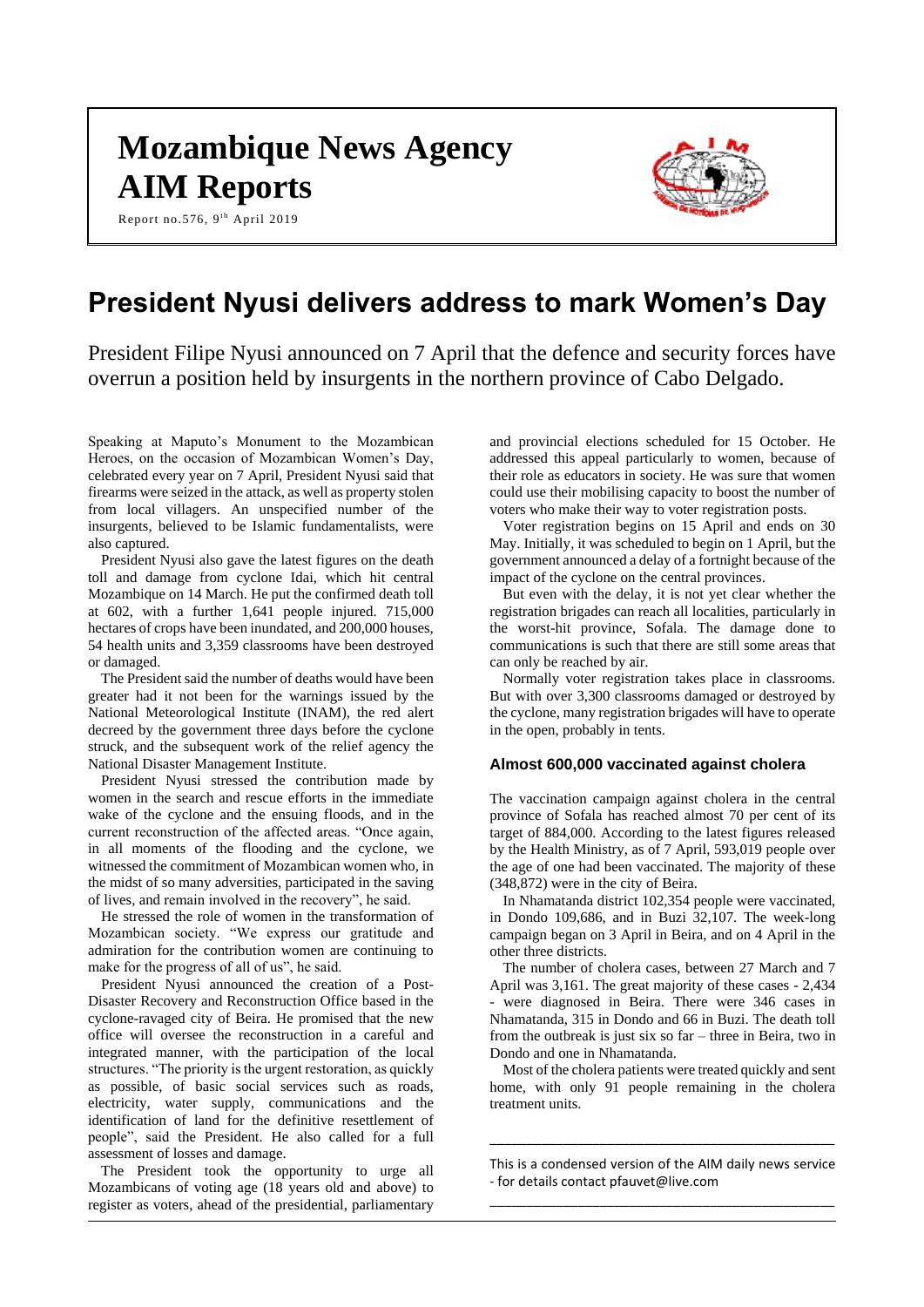#### **Sofala fisheries hard hit by cyclone**

Cyclone Idai, which struck central Mozambique on 14 March, has caused major damage to the region's fisheries, according to Carlos Sendela, the Sofala provincial director of fisheries, cited in the Maputo daily "Noticias".

A count of losses along the Sofala coast shows that the cyclone destroyed or damaged at least 2,037 fishing boats. These were mostly artisanal boats, but some industrial and semi-industrial vessels were also affected.

Sendela said that 2,067 artisanal fishermen were directly affected, suffering losses of over a billion meticais (about US\$15.7 million).

A preliminary estimate of total losses for the sector in Sofala is much higher, at 333.5 billion meticais. This includes damage to a variety of buildings, including warehouses, workshops and fisheries processing facilities.

The Beira fishing port, which was rehabilitated only last year, suffered losses put at eight million meticais, and the five fish markets in Beira were damaged including their cold storage and ice-making equipment.

Two units producing fingerlings and feed for aquaculture were destroyed. 53 aquaculture tanks were damaged, causing losses to 104 fish farmers. 14 fisheries extensionists in Sofala have lost their homes, making it very difficult for them to carry out their professional duties.

"The losses are very great", said Sendela, "and so right now a ministerial mission is on the ground, including consultants from the United Nations Food and Agriculture Organisation (FAO), making an exhaustive survey".

He warned of a shortage of fisheries produce in Sofala this year. The cyclone damage would make it very difficult for the 23 industrial and 14 semi-industrial fishing companies based in Beira to meet their production target of 73,000 tonnes.

This will have an impact on Mozambique's fisheries exports, notably of prawns to Europe (particularly, Spain, France and Portugal), and of tuna to the US and various Asian and African markets.

The closed season for fisheries ended on 1 April, but many fishermen and fishing companies are unable to put out to sea because of the damage to their equipment.

#### **EDM renews contract with Lesotho**

Mozambique's publicly owned electricity company, EDM, on 5 April renewed its contract to sell power to the Lesotho Electricity Company (LEC). The contract is for a year, renewable. EDM will earn US\$7.2 million through the supply of 35 megawatts, which is 20 per cent of Lesotho's total electricity consumption.

Announcing the agreement in Maputo, the EDM chairperson, Ali Sicola, pointed out that Mozambique, through EDM, has had a contract to sell power to Lesotho since 2008.

At the signing ceremony, the chairperson of LEC, Victor Ketso, also stressed the importance of the contract. "Reliable supply of electricity is indissociably linked to the economic development of our countries", he said. "The agreement strengthens the existing friendship between the peoples of Lesotho and of Mozambique", he added. "Let us all collaborate in various fields of mutual interest, in order to improve the lives of the people we serve".

### **ADB promises \$100 million in post-cyclone aid**

The African Development Bank (ADB) has promised US\$100 million to reconstruct those areas of Mozambique, Zimbabwe and Malawi that were devastated by cyclone Idai in March. The pledge was made in Maputo on 4 April by the ADB Vice President Mateus Magala, shortly after a meeting with President Filipe Nyusi.

Magala said the money will mainly go to Mozambique since it was the most severely affected. "We shall be ready to march forward together until we see that lives have been re-established and normality restored", said Magala. "We have made US\$1.7 million available for immediate, emergency support. But as I said, we are looking to the future. From this perspective, we are mobilising support for reconstruction, and we have raised about US\$100 million. We want to participate on a large scale".

Magala added that the ADB intends to work with the Mozambican government to bring sustainable solutions, "creating more resilience and restoring normal life and the economic activities of the country".

#### **Government discusses recovery with partners**

The Minister of Public Works, Joao Machatine, on 4 April met with representatives of several cooperation partners to harmonise terms of reference for the Post-Disaster Recovery Programme (PREPOC) approved by the government on the previous day.

Attending the meeting were representatives of the World Bank, the African Development Bank (ADB), the United Nations and the European Union. In addition to the physical aspects of reconstruction, the meeting was also concerned about how PREPOC will be paid for.

Machatine said a reconstruction office is being set up, which will have all information on the cyclone damage, the budgetary impact of the disaster, and the recovery strategy. "We intend this office to be the body that will promote the international donors' conference that will be held in Beira".

Speaking at a press conference at the end of the meeting, the European Union ambassador, Antonio Gaspar, said it was still too early to know how much reconstruction would cost in the cyclone-affected areas. He added that a team of international experts are currently on the ground in the central provinces surveying the damaged infrastructures.

Funding reconstruction could take many forms, but the money would certainly mostly come in the form of grants. "The government has many partners, and each has its own mechanisms, rules and procedures", said Gaspar, "but I think there is a willingness not only to add to current programmes but also to adapt, reprogramme the projects underway so that they are reoriented towards the most affected areas".

At the meeting, the chairperson of the government's Road Fund, Angelo Macuacua, said the reconstruction plan will include road works already underway – but the contracts might well have to be renewed since they were signed with the various contractors before the cyclone. "This will require an additional financial effort", said Macuacua, "since we are talking about an event that was outside of our initial forecasts when the costs of these jobs were determined". Road repairs could not wait, he urged, and a speedy response was needed immediately.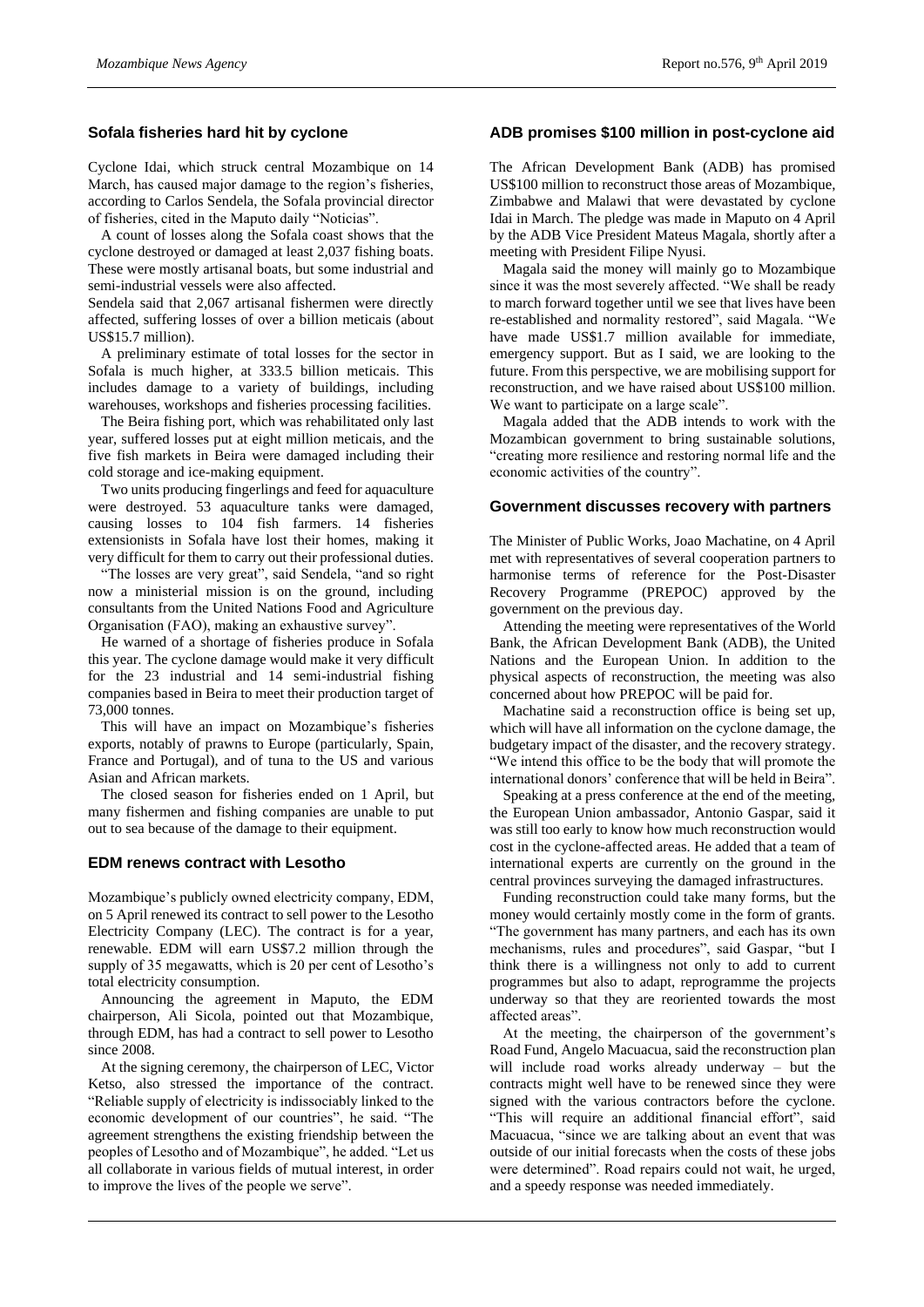### **Period for presenting candidates cut**

The Mozambican parliament, the Assembly of the Republic, on 4 April altered the electoral legislation to cut the period for presenting candidates for the presidential and parliamentary elections scheduled for 15 October from 120 to 75 days. The reason given was the postponement of voter registration. Under the original timetable, registration should have begun on 1 April and ended on 15 May. But the devastation in the central provinces of Sofala, Manica, Tete and Zambezia, caused by cyclone Idai, was such that the government decided to postpone the registration by a fortnight. It will now run from 15 April to 30 May.

The proposal was adopted by consensus among the three parties represented in the Assembly – the ruling Frelimo Party, Renamo, and the Mozambique Democratic Movement (MDM).

The period granted to the National Elections Commission (CNE) to announce the distribution of seats among the provincial constituencies has been reduced from 180 to 105 days.

The amended legislation also makes it easier for parties or candidates to protest against alleged irregularities or fraud. Parties can appeal to district courts without proving that they made any "prior objection" at the polling station. It was the demand for proof of "prior objection" that sank most of the appeals against irregularities in last year's municipal elections. The district courts threw out appeals when parties could not show that they had protested against irregularities at the polling stations. This was often because dishonest polling station staff refused to accept appeals, although this was part of their responsibilities.

This change brings the law on presidential and parliamentary elections into line with the law on electing provincial assemblies, where the demand for "prior objection" had already been dropped. On the basis of these amendments, all appeals will be heard first by a district or city court. Parties or candidates can appeal against the court decision to the Constitutional Council.

A further change is that party election agents can no longer be excluded from any stage of the vote counting and tabulation. One of the scandals of the municipal elections was that some meetings during the count were held without the knowledge of agents of the opposition parties – and so were unable to protest at irregularities in good time.

Altering this anomaly took a one-word change in the law. Previously the law said party agents "may" ("podem", in Portuguese) attend the district count. That has been changed to the much stronger "should" (the Portuguese word "devem") attend the count.

Discretion in distributing results sheets ("editais") from the count has now been abolished. The amendments say that all election agents, polling station staff, observers and journalists are entitled to copies of the editais.

Meanwhile, the chairperson of the CNE, Abdul Carimo, has expressed concern at the conditions facing voter registration brigades, despite the 15-day postponement. Cited in the newssheet "Mediafax", he admitted that the conditions "are difficult". Many of the places where registration brigades were placed for past elections (mostly schools) were destroyed by the cyclone or are still under water. Some people displaced by the disaster have returned to their home areas, but many have not, and are still in government accommodation centres.

### **President inaugurates first radiotherapy unit**

President Filipe Nyusi on 28 March inaugurated the first radiotherapy unit in the country's history. The new unit is in the Oncology Department of Maputo Central Hospital (HCM). It cost about US\$17 million, disbursed from the Mozambican state budget, which covered the costs of construction over a five-year period (2014-2019), the purchase of equipment, and the training of specialist staff. The unit is expected to treat 300 patients a year.

President Nyusi said the new unit will complement the integrated package of care offered to cancer sufferers. It would also reduce costs since it will no longer be necessary to send Mozambicans abroad to receive radiotherapy.

For example, in the three-year period 2016/18, 251 patients suffering from various forms of cancer left Mozambique in search of care abroad, in countries such as South Africa, India and Portugal, which cost US\$4.8 million, or an average of US\$20,000 a patient.

The new service should not be seen in isolation, stressed the President. It was part of the government's strategy to strengthen and modernise the health service and flowed from work to identify needs and define priorities.

The director of the HCM, Mouzinho Saide, put the number of known cancer cases in Mozambique in 2018 at 25,600, which led to the death of 17,800 patients. This situation had led the government to increase services to prevent and screen for cancer and to treat it.

HCM registered 3,600 new cases of cancer in 2017/18, said Saide. The most frequent cancer diagnosed was cervical cancer, accounting for 33 per cent of cases, followed by breast cancer, prostate cancer and Kaposi's sarcoma (a cancer that causes skin lesions, and which is usually found among people suffering from HIV).

#### **World Bank to fund access to electricity**

The World Bank has approved a grant of US\$82 million to Mozambique, to increase access to electricity in the northern provinces of Niassa, Nampula and Cabo Delgado, and Zambezia and Sofala in the centre of the country. This project is also supported through a US\$66 million Multi-Donor Trust Fund administered by the World Bank. This financing will benefit about 1.5 million people and help with the implementation of the Mozambican government's Energy for All project, also known as ProEnergia.

"The nexus between poverty and lack of electricity has long been established," said Mark Lundell, World Bank Country Director for Mozambique. "This project is part of our multipronged approach to poverty reduction by expanding energy access in Mozambique."

The project will contribute to the government's National Electrification Strategy by broadening electricity access to peri-urban and rural areas, expanding existing grid networks and promoting the use of off-grid energy solutions in those areas where the grid extension is considered economically unfeasible.

While the existing grid reaches at least the district capitals in all 154 districts in the country, many households and businesses are not yet connected. This project will use existing infrastructure to build additional distribution networks and connect new users; it will also pilot a new business model to promote the development for off-grid energy solutions.